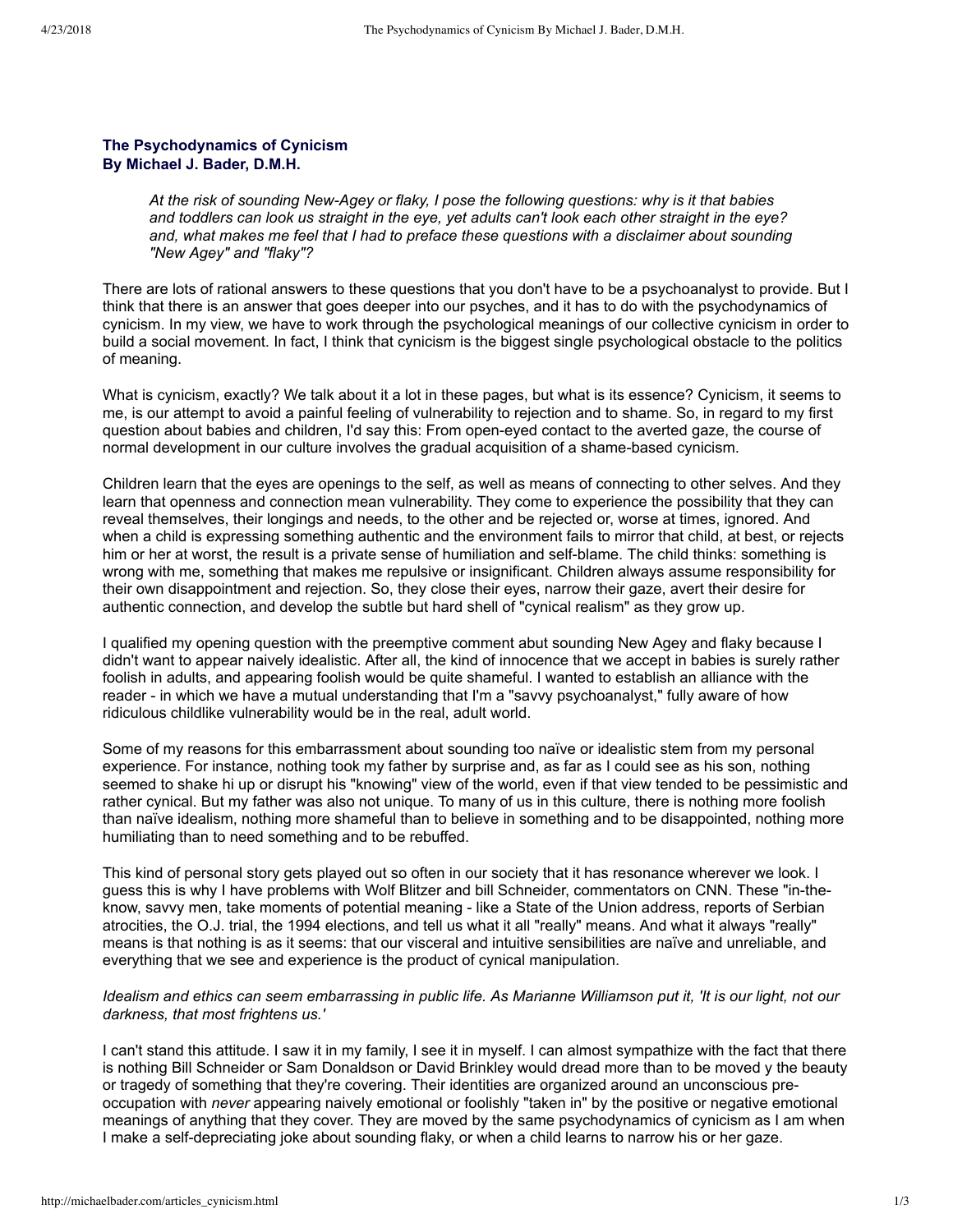## 4/23/2018 The Psychodynamics of Cynicism By Michael J. Bader, D.M.H.

So it's not my father or yours. And it's not just TV's talking heads or a candidate's spin-doctors. It's in all of us. It's personal and social. It's highly private and very public.

I have a friend who dreads the end of his Shabbat service because the rabbi always says to turn to the person next to you and say, "*Shabbat Shalom*." My friend has the terrible anxiety that the person next to him won't want to reciprocate, that he or she will not respond when he puts his hand out. It's never happened, of course, and my friend knows it's irrational. But we can all imagine the embarrassment of putting a hand out in friendship and having it ignored.

These small and intimate moments of shame are real or potential dangers in much of everyday life, private as well as public. For example, a patient of mine was talking about her anxiety about climaxing; she fantasized that she was too visible when she was excited, that she would lose control of her excitement, and that unless her partner was at least as excited, she would feel ashamed, as if she were "on display."

I would argue that this dynamic is related to George Will's cynical determination never to be carried away with a passion for anything, or excitement about any "cause." His version of climaxing in public is for any social or political event to arouse his emotions too much. And weren't the "hit" pieces about Hillary Clinton mocking her as "Saint Hillary," an adolescent moralist, under the sway of her "guru" Michael Lerner really expressions of embarrassment about this woman talking about such feelings and ideals *in public*?

The personal and the political. The one draws from the other. From the family to the culture and back again. I learned to feel ashamed of naïve expressions of love or dependence in my family. I developed a tendency to be sarcastic, selfeffacing, and cynical as a defense. Similarly, as a citizen, I have had my hopes repeatedly stimulated and dashed and so have developed a cynical defense in the civic realm as well. The Kennedys, Martin Luther King, Jr., the anti-war movement, the Left, Clinton - all elicited hope in me that was in some way unfulfilled. As a citizen, I'm lied to, manipulated, exposed to constant double-talk and cynical demagoguery. Cynicism comes naturally to me as a citizen as well as a child in the Bader family.

But whether it's personal or political, cynicism is the best solution that one can come up with to protect oneself from humiliation. Cynicism reflects a natural adaptation to conditions of danger. Whether the danger is to be encouraged by Bill Clinton, only to have to listen to him compromise on welfare and health care, or to be personally rejected by a loved one, cynicism is an attempt to make sense of the world in order to make the best of it and protect yourself from the ever-present dangers of relaxing your guard.

It's important to understand cynicism and to appreciate how it functions as the best personal solution to a social reality experienced as dangerous. It's rational within the constraints that we perceive around us. I mean constraints such as the r*eality* that we *are*, in fact, being manipulated and exploited and betrayed all of the time by corporations and politicians. Similarly, it's rational to respond to repeated rejections or neglect within a family by lowering one's expectations and by complying with one's mistreatment. I come unconsciously to *agree* with the way I'm treated by my parents because they have an awesome authority to define reality and morality for me. Love and caring, awe and admiration, idealism and dependence - all can come to feel potentially embarrassing if displayed too directly or publicly, in a family or in our lives as citizens.

So we can see that idealism and ethics can seem embarrassing in public life. And there is nothing more embarrassing than the politics of meaning. Nothing. You can hear the sneers of the cynical and hard-bitten insiders when Michael Lerner talks about spiritual sensitivity or Peter Gabel talks about connection. Their contempt - I should say, *our* contempt, because I believe that this is an incipient reaction in most of us - is a powerful reflex, a reflex triggered, I believe, by an unconscious process.

Here's how I think it works: Words like caring, kindness, meaning, community, sensitivity, connection, love, and even God - when introduced into a political discourse - threaten to remind us of what we long for but have had to give up or suppress. They stir up an appetite, you might say, for these kinds of relationships and experiences. But along with the appetites goes the danger of being foolish and humiliated if we acknowledge and insist on our right to have them. This danger has roots in our childhoods and in our everyday social experience. So we do what psychoanalysis has described so well we identify with the aggressor and treat our own appetites as if they were once treated by others, and still are treated by others 0 namely, we reject and devalue them. We attack our own longings as forbidden and dangerous. First we do it to ourselves and then to others. We adopt the voice of the cynical Other: the parent, the media image, the corporation, the politician. Then we're safe; we don't have to be vulnerable to humiliation. We're on the inside, now, adult insiders and not pathetic and naïve children. Then we do it to others. We treat the idealist as a fool, dismiss the language of love as naïve, and mock the politics of meaning as a kind of touchy-feely navel-gazing. We feel safer, restored. Everything is really pretty corrupt. Goodness is a pipe dream. What a relief! What a lonely and depressing relief.